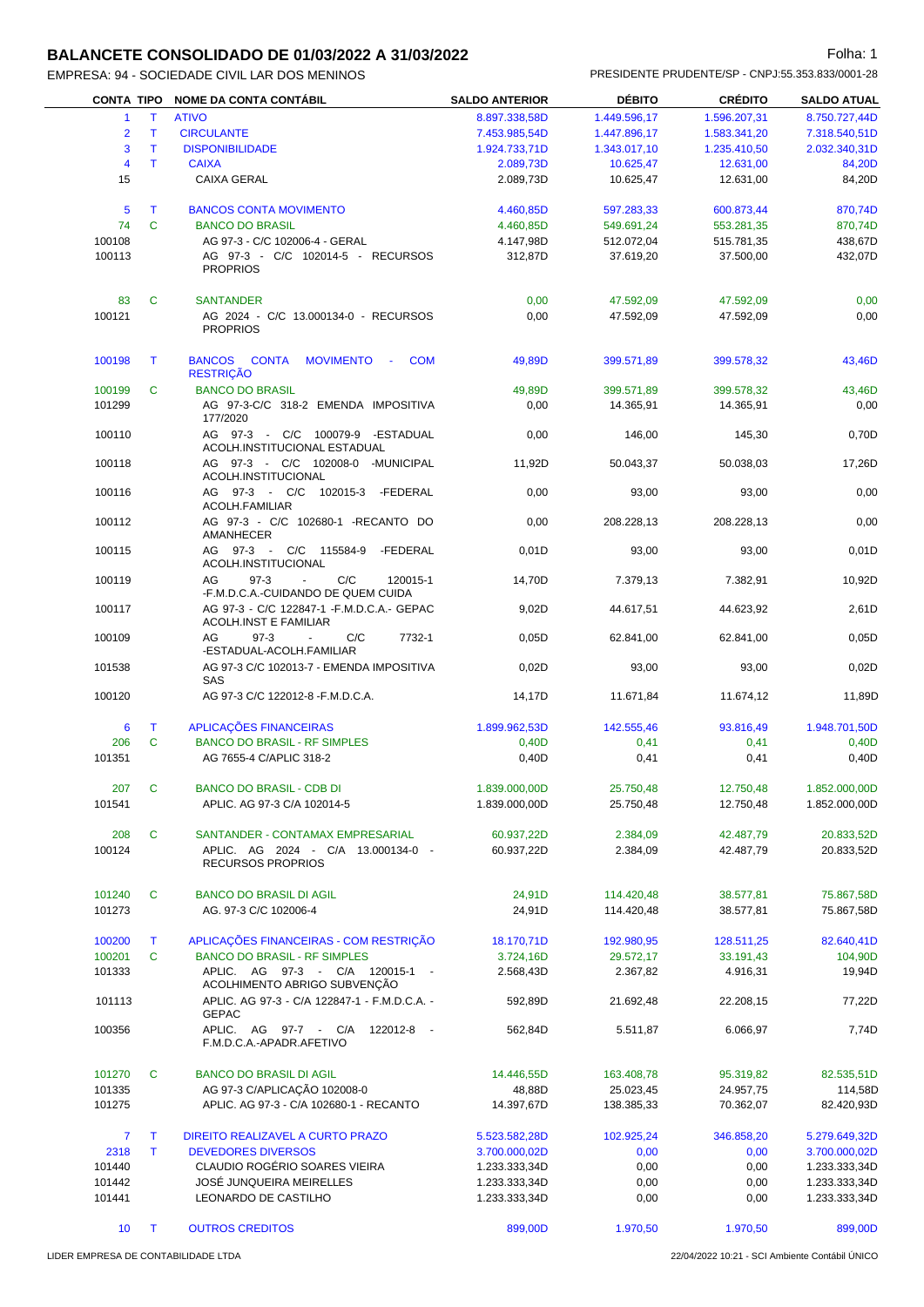# **BALANCETE CONSOLIDADO DE 01/03/2022 A 31/03/2022 Folha: 2** Folha: 2

|        |              | CONTA TIPO NOME DA CONTA CONTÁBIL                               | <b>SALDO ANTERIOR</b> | <b>DÉBITO</b> | <b>CRÉDITO</b> | <b>SALDO ATUAL</b>           |
|--------|--------------|-----------------------------------------------------------------|-----------------------|---------------|----------------|------------------------------|
| 315    |              | ADIANTAMENTOS A FORNECEDORES                                    | 899,00D               | 1.970,50      | 1.970,50       | 899,00D                      |
|        |              |                                                                 |                       |               |                |                              |
| 11     | $\mathsf{T}$ | <b>ADIANTAMENTO A FUNCIONARIOS</b>                              | 12.459,49D            | 71.022,74     | 75.506,41      | 7.975,82D                    |
| 262    |              | ADIANTAMENTO DE FERIAS                                          | 12.459,49D            | 16.683,59     | 21.167,26      | 7.975,82D                    |
| 252    |              | ADIANTAMENTO DE SALARIOS                                        | 0,00                  | 54.339,15     | 54.339,15      | 0,00                         |
| 100127 | T            | SUBVENÇÕES A RECEBER                                            | 1.810.082,82D         | 29.932,00     | 269.381,29     | 1.570.633,53D                |
| 100181 | $\mathbf{C}$ | SUBVENÇÕES A RECEBER - ASSIST. SOCIAL                           | 1.052.182,82D         | 29.932,00     | 131.581,29     | 950.533,53D                  |
| 101443 |              | ACOLHIMENTO INSTIT. MUNICIPAL                                   | 292.900,00D           | 0,00          | 24.900,00      | 268.000,00D                  |
| 101120 |              | ACOLHIMENTO INSTIT.ESTADUAL                                     | 251.364,00D           | 0,00          | 62.841,00      | 188.523,00D                  |
| 100188 |              | ACOLHIMENTO INSTIT.FEDERAL                                      | 172.386,00D           | 0,00          | 14.365,50      | 158.020,50D                  |
| 101670 |              | F.M.D.C.A - APADR.AFETIVO                                       | 47.519,63D            | 0,00          | 5.511,87       | 42.007,76D                   |
| 101504 |              | F.M.D.C.A CUIDANDO DE QUEM CUIDA                                | 47.147,68D            | 0,00          | 2.367,82       | 44.779,86D                   |
| 101492 |              | F.M.D.C.A.-GEPAC                                                | 240.865,51D           | 0,00          | 21.595,10      | 219.270,41D                  |
| 101322 |              | SUBV.MUN EMENDA IMPOSITIVA                                      | 0,00                  | 29.932,00     | 0,00           | 29.932,00D                   |
| 100128 | C            | SUBVENÇÕES A RECEBER - EDUCAÇÃO                                 | 757.900,00D           | 0,00          | 137.800,00     | 620.100,00D                  |
| 100183 |              | RECANTO DO AMANHANHECER                                         | 757.900,00D           | 0,00          | 137.800,00     | 620.100,00D                  |
| 16     | T            | <b>TRIBUTOS A RECUPERAR/COMPENSAR</b>                           | 140,95D               | 0,00          | 0,00           | 140,95D                      |
| 341    |              | <b>IRRF A COMPENSAR</b>                                         | 140,95D               | 0,00          | 0,00           | 140,95D                      |
|        |              |                                                                 |                       |               |                |                              |
| 100    | T            | <b>DESPESAS DO EXERCÍCIO SEGUINTE</b>                           | 5.669,55D             | 1.953,83      | 1.072,50       | 6.550,88D                    |
| 101    | T.           | <b>DESPESAS DO EXERCÍCIO SEGUINTE</b>                           | 5.669.55D             | 1.953,83      | 1.072,50       | 6.550,88D                    |
| 100129 |              | SEGUROS A APROPRIAR                                             | 5.669,55D             | 1.953,83      | 1.072,50       | 6.550,88D                    |
| 17     | T            | <b>ATIVO NÃO CIRCULANTE</b>                                     | 1.418.970,04D         | 1.700,00      | 12.866,11      | 1.407.803,93D                |
| 87     | Т            | <b>INVESTIMENTOS</b>                                            | 437.630,88D           | 0,00          | 1.440,17       | 436.190,71D                  |
| 100141 | T.           | <b>OUTROS INVESTIMENTOS</b>                                     | 2.000,00D             | 0,00          | 0,00           | 2.000,00D                    |
| 100142 |              | <b>IMAGENS SAGRAS</b>                                           | 2.000,00D             | 0,00          | 0,00           | 2.000,00D                    |
| 100137 | T.           | <b>IMOVEIS PARA RENDA</b>                                       | 432.049,52D           | 0,00          | 0,00           | 432.049,52D                  |
| 100140 |              | AV. BRASIL Nº 2592 - AUTO POSTO LADOME                          | 300.000,00D           | 0,00          | 0,00           | 300.000,00D                  |
| 100138 |              | AV. SALIM F. MALUF Nº 2340 - AUTO POSTO<br>LAR DOS MENINOS      | 132.049,52D           | 0,00          | 0,00           | 132.049,52D                  |
| 100145 | T.           | <b>DEPRECIACAO - IMOVEIS PARA RENDA</b>                         | 158.418,64C           | 0,00          | 1.440,17       | 159.858,81C                  |
| 100148 |              | DEPR AV. BRASIL Nº 2592 - AUTO POSTO<br><b>LADOME</b>           | 110.000,00C           | 0,00          | 1.000,00       | 111.000,00C                  |
| 100146 |              | DEPR AV. SALIM F. MALUF Nº 2340 - AUTO<br>POSTO LAR DOS MENINOS | 48.418,64C            | 0,00          | 440,17         | 48.858,81C                   |
| 101542 | Т            | TITULOS DE CAPITALIZAÇÃO                                        | 162.000,00D           | 0,00          | 0,00           | 162.000,00D                  |
| 101543 | C            | <b>BANCO DO BRASIL</b>                                          | 150.000,00D           | 0,00          | 0,00           | 150.000,00D                  |
| 101544 |              | <b>OURO CAP</b>                                                 | 50.000,00D            | 0,00          | 0,00           | 50.000,00D                   |
| 101545 |              | <b>OURO CAP</b>                                                 | 50.000,00D            | 0,00          | 0,00           | 50.000,00D                   |
| 101546 |              | <b>OURO CAP</b>                                                 | 50.000,00D            | 0,00          | 0,00           | 50.000,00D                   |
| 101879 | C            | PORTO SEGURO                                                    | 12.000,00D            | 0,00          | 0,00           | 12.000,00D                   |
| 101880 |              | SEGURO DE CAPITALIZAÇÃO - ALUGUEL                               | 12.000,00D            | 0,00          | 0,00           | 12.000,00D                   |
| 20     | Т            | <b>IMOBILIZADO</b>                                              | 2.164.064,27D         | 1.700,00      | 0,00           | 2.165.764,27D                |
| 21     | $\mathsf{T}$ | <b>BENS EM OPERACAO</b>                                         | 2.155.724,27D         | 0,00          | 0,00           | 2.155.724,27D                |
| 415    |              | COMPUTADORES E PERIFERICOS                                      | 3.250,00D             | 0,00          | 0,00           | 3.250,00D                    |
| 420    |              | <b>EDIFICIOS</b>                                                | 1.076.763,40D         | 0,00          | 0,00           | 1.076.763,40D                |
| 101762 |              | LUZ SOLAR/ENERGIA FOTOVOLTAICA                                  | 108.500,00D           | 0,00          | 0,00           | 108.500,00D                  |
| 413    |              | MAQUINAS E EQUIPAMENTOS                                         | 24.130,10D            | 0,00          | 0,00           | 24.130,10D                   |
| 412    |              | MOVEIS E UTENSILIOS                                             | 568.928,87D           | 0,00          | 0,00           | 568.928,87D                  |
| 425    |              | <b>VEICULOS</b>                                                 | 374.151,90D           | 0,00          | 0,00           | 374.151,90D                  |
| 101257 | Т            | <b>IMOBILIZADO PROJETOS</b>                                     | 8.340,00D             | 1.700,00      | 0,00           | 10.040,00D                   |
| 101261 |              | <b>COMPUTADORES ABRIGO</b>                                      | 4.170,00D             | 0,00          | 0,00           | 4.170,00D                    |
| 101262 |              | COMPUTADORES RECANTO                                            | 2.780,00D             | 0,00          | 0,00           | 2.780,00D                    |
| 101260 |              | <b>COMPUTADORES SVP</b>                                         | 1.390,00D             | 0,00          | 0,00           | 1.390,00D                    |
| 101895 |              | MAQUINAS - RECANTO                                              | 0,00                  | 1.700,00      | 0,00           | 1.700,00D                    |
| 22     | Т            |                                                                 |                       |               |                |                              |
|        |              | DEPRECIACAO ACUMULADA<br>DEDBECIACÃO ACUMULADA                  | 1.182.725,11C         | 0,00          | 11.425,94      | 1.194.151,05C<br>104.151.05C |

|        |                                              | .             | $\mathbf{v} \cdot \mathbf{v}$ | .         | .             |
|--------|----------------------------------------------|---------------|-------------------------------|-----------|---------------|
| 100415 | <b>DEPRECIAÇÃO ACUMULADA</b>                 | 1.182.725,11C | 0.00                          | 11.425.94 | 1.194.151,05C |
| 101255 | DEPRECIAÇÃO ACUM. S/ COMPUTADORES<br>ABRIGO  | 2.015.79C     | 0.00                          | 69.51     | 2.085.30C     |
| 101254 | DEPRECIAÇÃO ACUM. S/ COMPUTADORES<br>RECANTO | 1.343.86C     | 0.00                          | 46.34     | 1.390.20C     |
| 101253 | DEPRECIAÇÃO ACUM. S/ COMPUTADORES<br>SVP     | 671.93C       | 0.00                          | 23.17     | 695.10C       |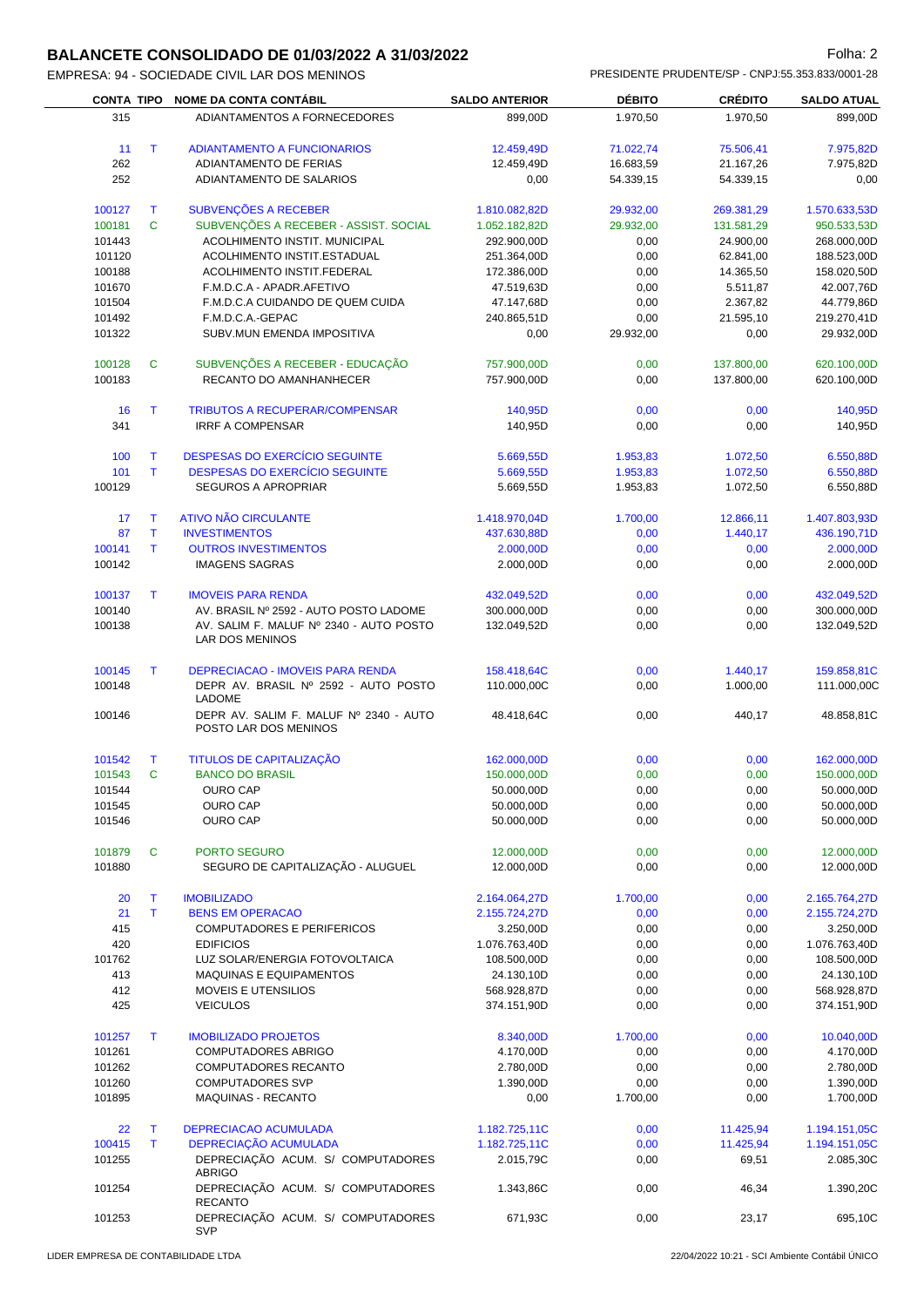## **BALANCETE CONSOLIDADO DE 01/03/2022 A 31/03/2022 Folha: 3** Folha: 3

EMPRESA: 94 - SOCIEDADE CIVIL LAR DOS MENINOS PRESIDENTE PRUDENTE/SP - CNPJ:55.353.833/0001-28

| <b>CONTA TIPO</b> | <b>NOME DA CONTA CONTÁBIL</b>                                         | <b>SALDO ANTERIOR</b> | <b>DÉBITO</b> | <b>CRÉDITO</b> | <b>SALDO ATUAL</b> |
|-------------------|-----------------------------------------------------------------------|-----------------------|---------------|----------------|--------------------|
| 473               | DEPRECIACAO ACUM. S/COMPUTADORES E<br><b>PERIFERICOS</b>              | 2.035.93C             | 0,00          | 54,17          | 2.090.10C          |
| 475               | DEPRECIACAO ACUM. S/EDIFICIOS                                         | 390.092.17C           | 0,00          | 3.589.22       | 393.681,39C        |
| 471               | <b>DEPRECIACAO</b><br>ACUM.<br>S/MAQUINAS<br>E<br><b>EQUIPAMENTOS</b> | 2.973.70C             | 0,00          | 176.94         | 3.150.64C          |
| 470               | E<br><b>DEPRECIACAO</b><br>ACUM.<br>S/MOVEIS<br><b>UTENSILIOS</b>     | 451.550.02C           | 0.00          | 4.073.63       | 455.623.65C        |
| 479               | DEPRECIACAO ACUM. S/VEICULOS                                          | 332.041.71C           | 0.00          | 3.392.96       | 335.434.67C        |
| 25                | ATIVO COMPENSADO                                                      | 24.383,00D            | 0,00          | 0,00           | 24.383,00D         |
| 26                | <b>CONTAS DE COMPENSACAO</b>                                          | 24.383,00D            | 0,00          | 0,00           | 24.383,00D         |
| 27                | <b>COMPENSADO</b>                                                     | 24.383.00D            | 0,00          | 0,00           | 24.383,00D         |
| 101138            | <b>BENS EM COMODATO</b>                                               | 24.383.00D            | 0.00          | 0.00           | 24.383.00D         |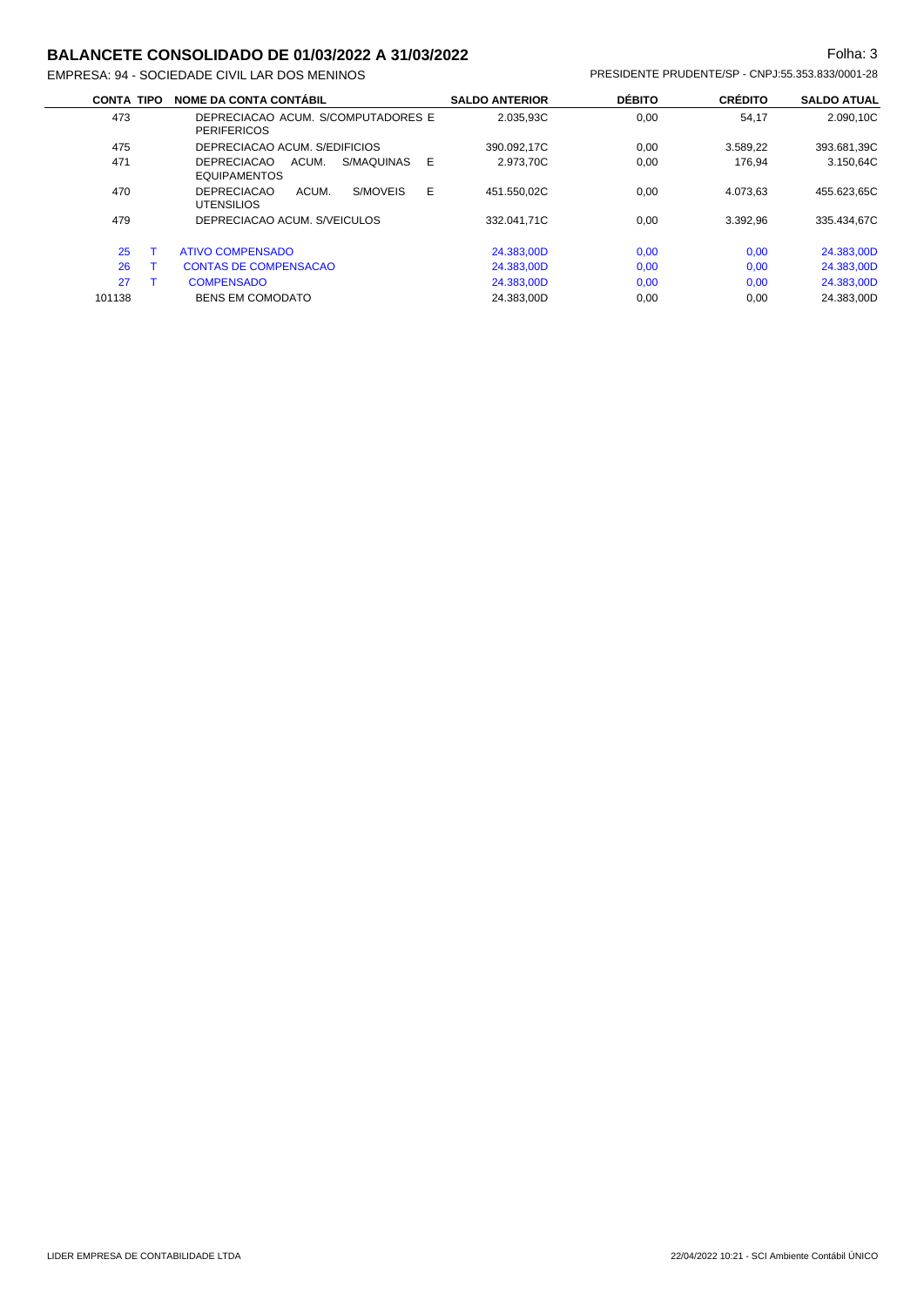# **BALANCETE CONSOLIDADO DE 01/03/2022 A 31/03/2022 Folha: 4** Folha: 4

EMPRESA: 94 - SOCIEDADE CIVIL LAR DOS MENINOS PRESIDENTE PRUDENTE/SP - CNPJ:55.353.833/0001-28

|            |              | CONTA TIPO NOME DA CONTA CONTÁBIL                                   | <b>SALDO ANTERIOR</b>  | <b>DÉBITO</b> | <b>CRÉDITO</b> | <b>SALDO ATUAL</b> |
|------------|--------------|---------------------------------------------------------------------|------------------------|---------------|----------------|--------------------|
| 28         | T.           | <b>PASSIVO</b>                                                      | 9.049.466,33C          | 458.514,92    | 270.691,96     | 8.861.643,37C      |
| 29         | $\mathsf{T}$ | <b>CIRCULANTE</b>                                                   | 2.159.755,67C          | 458.514,92    | 270.691,96     | 1.971.932,71C      |
| 30         | T            | <b>DEBITOS DE FUNCIONAMENTO</b>                                     | 2.159.755,67C          | 458.514,92    | 270.691,96     | 1.971.932,71C      |
| 31         | T.           | <b>FORNECEDORES</b>                                                 | 22.403,42C             | 29.581,00     | 20.304,74      | 13.127,16C         |
| 575.661340 |              | DANILO FRANCELINO FARIA DA SILVA<br>39230933813                     | 0,00                   | 2.500,90      | 2.500,90       | 0,00               |
| 575.10103  |              | DIDA FERRAMENTAS LTDA - EPP                                         | 0,00                   | 0,00          | 174,00         | 174,00C            |
| 575.10530  |              | PRES<br><b>DROGARIA</b><br><b>UNIVERSITÁRIA</b>                     | 219,26C                | 219,26        | 0,00           | 0,00               |
|            |              | PRUDENTE LTDA ME                                                    |                        |               |                |                    |
| 575.756    |              | ENERGISA SUL-SUDESTE - DISTRIBUIDORA<br>DE ENERGIA S.A.             | 1.870.16C              | 1.870,16      | 0,00           | 0,00               |
| 575.39267  |              | Fernando Lofrano de Oliveira                                        | 0,00                   | 938,00        | 938,00         | 0,00               |
| 575.14520  |              | Irmaos Muffato Cia Ltda                                             | 240,45C                | 240,45        | 0,00           | 0,00               |
| 575.10524  |              | JOVENTINO VOLPATO TINTAS - ME                                       | 1.568,70C              | 515,00        | 0,00           | 1.053,70C          |
| 575.3171   |              | <b>LIANE VEICULOS LTDA</b>                                          | 580,70C                | 580,70        | 0,00           | 0,00               |
| 575.665    |              | LIDER EMPRESA DE CONTABILIDADE LTDA                                 | 3.650,00C              | 2.900,00      | 2.900,00       | 3.650,00C          |
| 575.53567  |              | MB ELDORADO CENTRO AUTOMOTIVO<br><b>LTDA</b>                        | 2.154,00C              | 538,50        | 0,00           | 1.615,50C          |
| 575.14207  |              | Polivida - Clinica Medica S/S Ltda                                  | 56,00C                 | 112,00        | 56,00          | 0,00               |
| 575.573818 |              | PONTAL COMERCIO DE VIDROS LTDA                                      | 540,00C                | 540,00        | 0,00           | 0,00               |
| 575.33518  |              | PONTAL COMERCIO E REPRESENTACOES                                    | 249,90C                | 249,90        | 0,00           | 0,00               |
|            |              | DE MAT. DE CONSTRUCAO LTDA                                          |                        |               |                |                    |
| 575.16309  |              | POSTO ELDORADO DE P PRUDENTE LTDA                                   | 0,00                   | 0,00          | 688,96         | 688,96C            |
| 575.9251   |              | R.R. CORTEZ ALIMENTOS EIRELI                                        | 332,25C                | 332,25        | 0,00           | 0,00               |
| 575.10712  |              | REFRISON REFRIGERAÇÃO E ELETRÔNICA<br>LTDA - EPP                    | 0,00                   | 794,00        | 794,00         | 0,00               |
| 575.9058   |              | SODEXO PASS DO BRASIL SERVICOS E                                    | 10.005.00C             | 10.005.00     | 5.945,00       | 5.945,00C          |
|            |              | <b>COMERCIO SA</b>                                                  |                        |               |                |                    |
| 575.2801   |              | UNIMED DE P PTE COP DE T MED<br>P <sub>1</sub>                      | 0,00                   | 4.262,47      | 4.262,47       | 0,00               |
| 575.9686   |              | <b>UNIODONTO</b><br><b>PRUDENTE</b><br>COOP.<br><b>ODONTOLOGICA</b> | 0,00                   | 1.970,50      | 1.970,50       | 0,00               |
| 575.30265  |              | VANESSA PARIS PIRONDI PRESIDENTE<br>PRUDENTE-ME                     | 0,00                   | 74,91         | 74,91          | 0,00               |
| 575.28642  |              | Weronica Silva Sanches                                              | 937,00C                | 937,00        | 0,00           | 0,00               |
| 32         | T.           | <b>OBRIGACOES FISCAIS E SOCIAIS</b>                                 | 2.704,00C              | 2.924,48      | 3.000,85       | 2.780,37C          |
| 744        |              | <b>IRRF A RECOLHER</b>                                              | 2.361,25C              | 2.581,73      | 2.595,28       | 2.374,80C          |
| 100077     |              | <b>ISS TOMADOR A RECOLHER</b>                                       | 342,75C                | 342,75        | 405,57         | 405,57C            |
| 33         | T            | OBRIGAÇÕES TRABALHISTAS                                             | 27.078,81C             | 203.145,63    | 176.548,93     | 482,11C            |
| 100079     |              | CONTRIBUICAO CONFEDERATIVA                                          | 1.090,42C              | 1.090,42      | 482,11         | 482,11C            |
| 100911     |              | <b>FERIAS A PAGAR</b>                                               | 2.033,52C              | 16.624,45     | 14.590,93      | 0,00               |
| 753        |              | <b>FGTS A PAGAR</b>                                                 | 12.322,78C             | 25.039,10     | 12.716,32      | 0,00               |
| 726        |              | HONORARIO P.F. A PAGAR                                              | 0,00                   | 208,00        | 208,00         | 0,00               |
| 735        |              | <b>INSS A RECOLHER</b>                                              | 10.228,24C             | 24.169,66     | 13.941,42      | 0,00               |
| 717        |              | SALARIOS A PAGAR                                                    | 1.403,85C              | 135.642,00    | 134.238,15     | 0,00               |
| 100370     |              | TERMO DE QUITACAO A PAGAR                                           | 0,00                   | 372,00        | 372,00         | 0,00               |
| 34         | T            | <b>PROVISOES</b>                                                    | 191.911,31C            | 18.331,00     | 36.651,94      | 210.232,25C        |
| 824        |              | PROVISAO 13º SALARIO                                                | 25.200,53C             | 302,63        | 13.091,09      | 37.988,99C         |
| 828        |              | PROVISAO DE FGTS S/FERIAS                                           | 11.869,79C             | 1.329,10      | 1.657,30       | 12.197,99C         |
| 826        |              | PROVISAO FERIAS                                                     | 152.832,31C            | 16.675,11     | 20.837,43      | 156.994,63C        |
| 827        |              | PROVISAO FGTS S/13º SALARIO                                         | 2.008,68C              | 24,16         | 1.066,12       | 3.050,64C          |
|            |              |                                                                     |                        |               |                |                    |
| 100334     | T            | RECURSOS DE PROJ. EM EXECUÇÃO - ASSIST.<br><b>SOCIAL</b>            | 1.079.450,87C          | 199.364,96    | 29.932,00      | 910.017,91C        |
| 100338     |              | ACOLHIMENTO INSTIT.ESTADUAL                                         | 251.364,00C            | 83.788,00     | 0,00           | 167.576,00C        |
| 101444     |              | ACOLHIMENTO INSTIT.MUNICIPAL                                        | 315.526,65C            | 25.023,37     | 0,00           | 290.503,28C        |
| 100340     |              | ACOLHIMENTO INSTITUCIONAL FEDERAL                                   | 172.386,00C            | 57.462,00     | 0,00           | 114.924,00C        |
| 101503     |              | F.M.D.C.A CUIDANDO DE QUEM CUIDA                                    | 49.696,17C             | 4.401,34      | 0,00           | 45.294,83C         |
| 101493     |              | F.M.D.C.A.-GEPAC<br>ACOLH.INSTITUCIONAL<br><b>FAMILIAR</b>          | 242.403,32C            | 22.623,28     | 0,00           | 219.780,04C        |
| 101722     |              | F.M.D.C.A. APADRINHAMENTO AFETIVO                                   | 48.074,73C             | 6.066,97      | 0,00           | 42.007,76C         |
| 101323     |              | SUBV.MUNICIPAL EMENDA IMPOSITIVA                                    | 0,00                   | 0,00          | 29.932,00      | 29.932,00C         |
| 100335     | Τ            | RECURSOS DE PROJ. EM EXECUÇÃO -                                     | 826.800,00C            | 0,00          | 0,00           | 826.800,00C        |
| 100345     |              | <b>EDUCAÇÃO</b><br>RECANTO DO AMANHECER                             | 826.800,00C            | 0,00          | 0,00           | 826.800,00C        |
| 100346     | Τ            | <b>PROJETOS DIVERSOS A REALIZAR</b>                                 |                        | 0,00          |                | 3.600,00C          |
| 100347     |              | MINISTERIO PUBLICO DO TRABALHO                                      | 3.600,00C<br>3.600,00C | 0,00          | 0,00<br>0,00   | 3.600,00C          |
|            |              |                                                                     |                        |               |                |                    |
| 100103     | Τ            | <b>CONTAS A PAGAR</b>                                               | 2.043,10C              | 4.198,56      | 2.155,46       | 0.00               |
| 100134     |              | ALUGUEL A PAGAR                                                     | 2.043,10C              | 4.198,56      | 2.155,46       | 0,00               |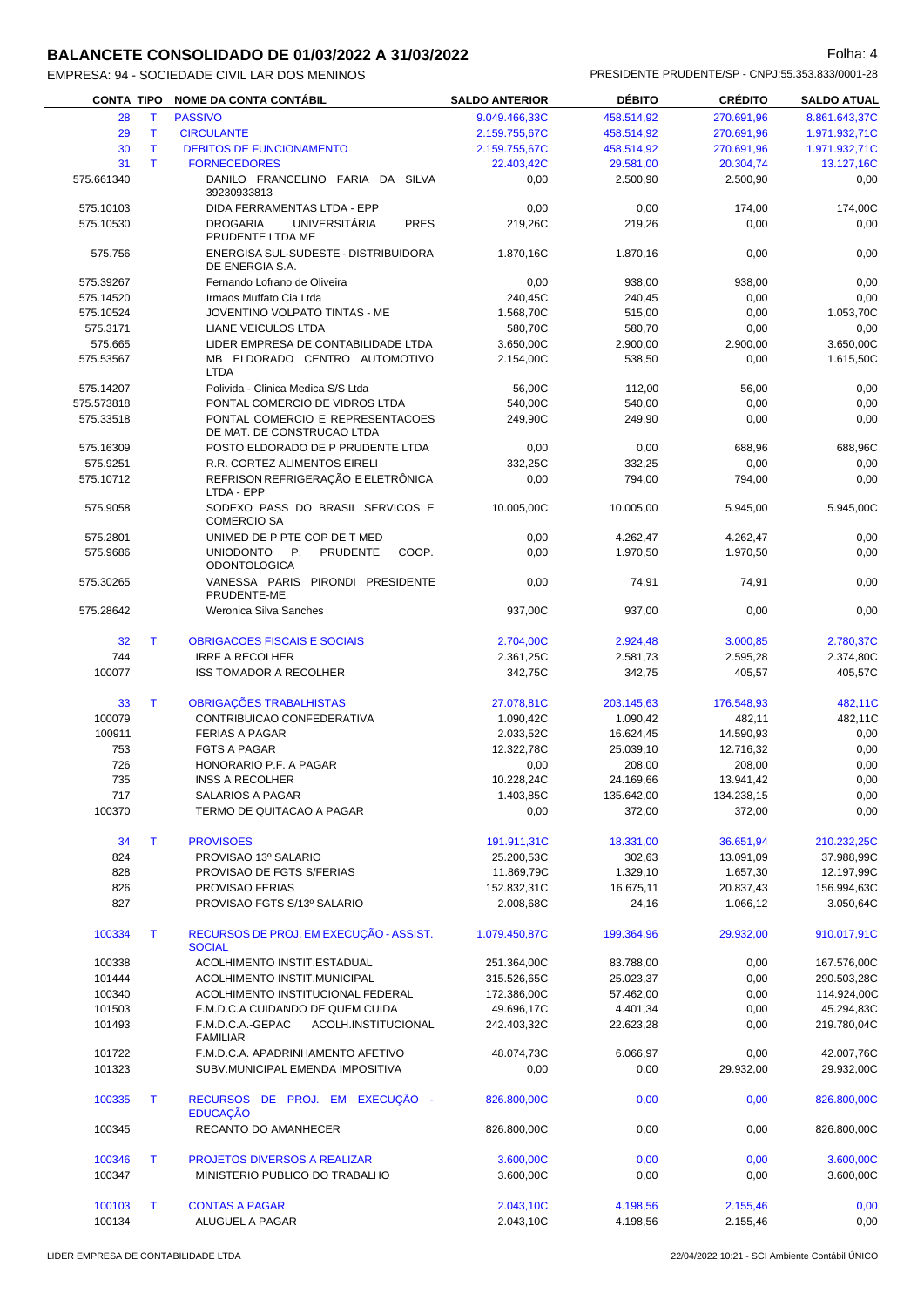#### **BALANCETE CONSOLIDADO DE 01/03/2022 A 31/03/2022 Folha: 5** Folha: 5

EMPRESA: 94 - SOCIEDADE CIVIL LAR DOS MENI

|        | ESA: 94 - SOCIEDADE CIVIL LAR DOS MENINOS I |                       | PRESIDENTE PRUDENTE/SP - CNPJ:55.353.833/0001-28 |                |                    |
|--------|---------------------------------------------|-----------------------|--------------------------------------------------|----------------|--------------------|
|        | CONTA TIPO NOME DA CONTA CONTÁBIL           | <b>SALDO ANTERIOR</b> | <b>DÉBITO</b>                                    | <b>CREDITO</b> | <b>SALDO ATUAL</b> |
| 101116 | <b>SEGUROS A PAGAR</b>                      | 3.764.16C             | 969.29                                           | 2.098.04       | 4.892.91C          |
| 101134 | SECHEO GOL 1 0 - PLACA ECC-7840             | n nn                  | 524 41                                           | 2 UQR UN       | 1.573.630          |

| 101116 | т | <b>SEGUROS A PAGAR</b>                                                   | 3.764,16C     | 969,29 | 2.098,04 | 4.892,91C     |
|--------|---|--------------------------------------------------------------------------|---------------|--------|----------|---------------|
| 101134 |   | SEGURO GOL 1.0 - PLACA FCG-7849                                          | 0,00          | 524,41 | 2.098,04 | 1.573,63C     |
| 101126 |   | SEGURO GOL 1.0 - PLACA FOT-8350                                          | 1.343,55C     | 0,00   | 0,00     | 1.343,55C     |
| 101129 |   | SEGURO GOL 1.0 - PLACA GHO-5387                                          | 890,50C       | 444,88 | 0,00     | 445,62C       |
| 101128 |   | KOMBI<br>STANDARD<br>SEGURO<br><b>PLACA</b><br>$\sim$<br><b>EGR-7947</b> | 1.530,11C     | 0,00   | 0,00     | 1.530,11C     |
| 101791 | т | <b>CONTRIBUIÇÕES SOCIAIS USUFRUIDAS</b>                                  | 686.007,51D   | 0,00   | 0,00     | 686.007,51D   |
| 101874 |   | <b>COFINS</b>                                                            | 98.949,47D    | 0,00   | 0,00     | 98.949,47D    |
| 101795 |   | <b>INSS COTA PATRONAL</b>                                                | 407.679,19D   | 0,00   | 0,00     | 407.679,19D   |
| 101797 |   | <b>INSS RAT</b>                                                          | 40.767,92D    | 0,00   | 0,00     | 40.767,92D    |
| 101796 |   | <b>INSS TERCEIROS</b>                                                    | 118.226,97D   | 0,00   | 0,00     | 118.226,97D   |
| 101798 |   | PIS S/ FOLHA DE PAGAMENTO                                                | 20.383,96D    | 0,00   | 0,00     | 20.383,96D    |
| 101799 | Τ | (-)CONTRIBUIÇÕES SOCIAIS - USUFRUIDAS                                    | 686.007,51C   | 0,00   | 0,00     | 686.007,51C   |
| 101800 |   | <b>COFINS</b>                                                            | 98.949,47C    | 0,00   | 0,00     | 98.949,47C    |
| 101801 |   | <b>INSS COTA PATRONAL</b>                                                | 407.679,19C   | 0,00   | 0,00     | 407.679,19C   |
| 101803 |   | <b>INSS RAT</b>                                                          | 40.767,92C    | 0,00   | 0,00     | 40.767,92C    |
| 101802 |   | <b>INSS TERCEIROS</b>                                                    | 118.226,97C   | 0,00   | 0,00     | 118.226,97C   |
| 101804 |   | PIS S/ FOLHA DE PAGAMENTO                                                | 20.383,96C    | 0,00   | 0,00     | 20.383,96C    |
| 40     | т | <b>PATRIMONIO SOCIAL LIQUIDO</b>                                         | 6.865.327,66C | 0,00   | 0,00     | 6.865.327,66C |
| 41     | т | <b>PATRIMONIO SOCIAL</b>                                                 | 6.865.327,66C | 0,00   | 0,00     | 6.865.327,66C |
| 898    | т | <b>PATRIMONIO SOCIAL</b>                                                 | 6.865.327,66C | 0,00   | 0,00     | 6.865.327,66C |
| 100081 |   | FUNDO INSTITUCIONAL                                                      | 6.865.327,66C | 0,00   | 0,00     | 6.865.327,66C |
| 48     | T | <b>PASSIVO COMPENSADO</b>                                                | 24.383,00C    | 0,00   | 0,00     | 24.383,00C    |
| 49     | T | <b>CONTAS DE COMPENSACAO</b>                                             | 24.383,00C    | 0,00   | 0,00     | 24.383,00C    |
| 50     | т | <b>COMPENSADO</b>                                                        | 24.383,00C    | 0,00   | 0,00     | 24.383,00C    |
| 101137 |   | <b>BENS EM COMODATO</b>                                                  | 24.383,00C    | 0,00   | 0,00     | 24.383,00C    |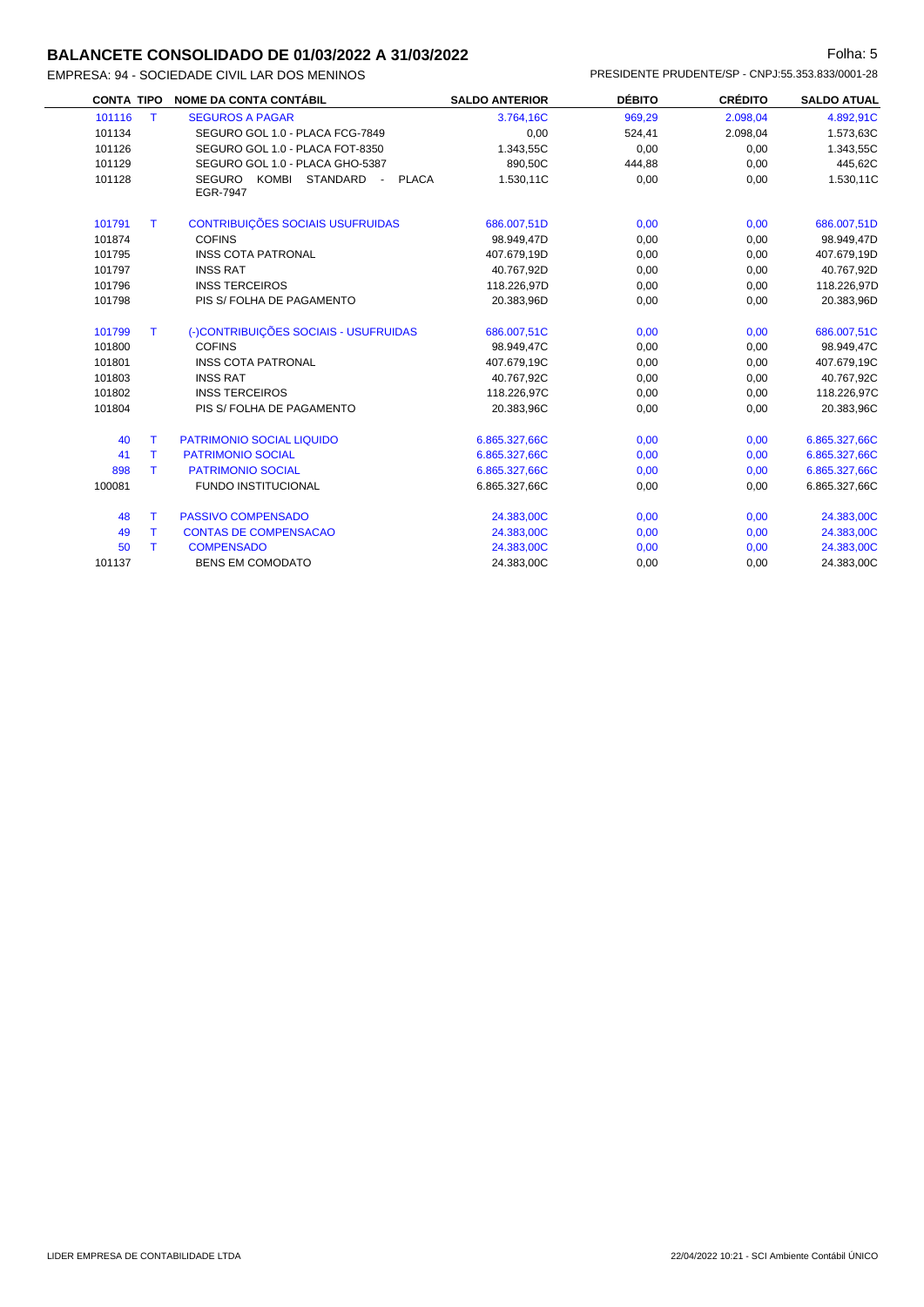# **BALANCETE CONSOLIDADO DE 01/03/2022 A 31/03/2022 Folha: 6** Folha: 6

EMPRESA: 94 - SOCIEDADE CIVIL LAR DOS MENINOS PRESIDENTE PRUDENTE/SP - CNPJ:55.353.833/0001-28

| <b>CONTA TIPO</b> |    | <b>NOME DA CONTA CONTÁBIL</b>                                              | <b>SALDO ANTERIOR</b> | <b>DÉBITO</b> | <b>CRÉDITO</b> | <b>SALDO ATUAL</b> |
|-------------------|----|----------------------------------------------------------------------------|-----------------------|---------------|----------------|--------------------|
| 55                | T. | <b>RECEITAS</b>                                                            | 359.844,67C           | 0,00          | 322.751,30     | 682.595,97C        |
| 56                | T  | RECEITAS OPERACIONAIS COM RESTRIÇÃO                                        | 52.026,83C            | 0,00          | 200.448,95     | 252.475,78C        |
| 57                | T. | PROGRAMAS DE ASSISTENCIA SOCIAL                                            | 51.316,13C            | 0,00          | 199.345,76     | 250.661,89C        |
| 71                | T. | <b>PROJETO ABRIGO</b>                                                      | 51.316,13C            | 0,00          | 199.345,76     | 250.661,89C        |
| 100207            |    | ACOLHIMENTO INSTITUCIONAL - MUNICIPAL                                      | 24.473,35C            | 0,00          | 25.023,37      | 49.496,72C         |
| 100204            |    | ACOLHIMENTO INSTITUCIONAL ESTADUAL                                         | 0,00                  | 0,00          | 83.788,00      | 83.788,00C         |
| 100206            |    | ACOLHIMENTO INSTITUCIONAL FEDERAL                                          | 0,00                  | 0,00          | 57.462,00      | 57.462,00C         |
| 101505            |    | F.M.D.C.A CUIDANDO DE QUEM CUIDA                                           | 3.923,83C             | 0,00          | 4.401,34       | 8.325,17C          |
| 100209            |    | F.M.D.C.A.-GEPAC ACOLH.FAMILIAR                                            | 19.993,68C            | 0,00          | 22.623,28      | 42.616,96C         |
| 101723            |    | F.M.D.C.A. APADRINHAMENTO AFETIVO                                          | 2.925,27C             | 0,00          | 6.047,77       | 8.973,04C          |
| 100222            | т  | <b>RECEITAS FINANCEIRAS</b>                                                | 710,70C               | 0,00          | 1.103,19       | 1.813,89C          |
| 100223            | T. | <b>RENDIMENTOS</b><br><b>FINANCEIROS</b><br><b>COM</b><br><b>RESTRIÇÃO</b> | 710,70C               | 0,00          | 1.103,19       | 1.813,89C          |
| 101662            |    | F.M.D.C.A.-GEPAC ACOLH FAMILIAR                                            | 349,84C               | 0,00          | 420,48         | 770,32C            |
| 100224            |    | REND.APLIC.FINANCEIRA                                                      | 360,86C               | 0,00          | 682,71         | 1.043,57C          |
| 100212            | T  | <b>RECEITAS</b>                                                            | 300.256,51C           | 0,00          | 118.221,01     | 418.477,52C        |
| 100213            | T. | <b>RECEITAS OPERACIONAIS</b>                                               | 299.289,45C           | 0,00          | 117.242,95     | 416.532,40C        |
| 58                | T. | <b>RENDA SOCIAL</b>                                                        | 299.289,45C           | 0,00          | 117.242,95     | 416.532,40C        |
| 1833              |    | <b>ALUGUEL</b>                                                             | 185.956,26C           | 0,00          | 114.902,95     | 300.859,21C        |
| 1879              |    | DOACOES DE ORDEM JUDICIAL                                                  | 1.000,00C             | 0,00          | 0,00           | 1.000,00C          |
| 1870              |    | DOACOES DE PESSOA FISICA                                                   | 2.730,00C             | 0,00          | 1.240,00       | 3.970,00C          |
| 1869              |    | DOACOES DE PESSOA JURIDICA                                                 | 2.200,00C             | 0,00          | 1.100,00       | 3.300,00C          |
| 100152            |    | <b>DOACOES DO EXTERIOR</b>                                                 | 90.006,80C            | 0,00          | 0,00           | 90.006,80C         |
| 1820              |    | PROMOCOES DIVERSAS                                                         | 17.396,39C            | 0,00          | 0,00           | 17.396,39C         |
| 61                | T. | <b>OUTRAS RECEITAS</b>                                                     | 159,63C               | 0,00          | 104,13         | 263,76C            |
| 100073            | T. | <b>RECUPERAÇÕES</b>                                                        | 159,63C               | 0,00          | 104,13         | 263,76C            |
| 100907            |    | <b>DESPESAS RECUPERADAS</b>                                                | 11,14C                | 0,00          | 0,00           | 11,14C             |
| 100154            |    | REEMB.NOTA FISCAL PAULISTA                                                 | 148,49C               | 0,00          | 104,13         | 252,62C            |
| 59                | T. | <b>RECEITAS FINANCEIRAS</b>                                                | 807,43C               | 0,00          | 873,93         | 1.681,36C          |
| 60                | T. | <b>RECEITAS FINANCEIRAS</b>                                                | 807,43C               | 0,00          | 873,93         | 1.681,36C          |
| 1984              |    | RENDIMENTOS S/APLICACOES FINANCEIRAS                                       | 807,43C               | 0,00          | 873,93         | 1.681,36C          |
| 101089            | T. | <b>RECUPERAÇÕES</b>                                                        | 7.561,33C             | 0,00          | 4.081,34       | 11.642,67C         |
| 101090            | T. | <b>REEMBOLSO DE DESPESAS</b>                                               | 7.561,33C             | 0,00          | 4.081,34       | 11.642,67C         |
| 101645            | T. | <b>REEMBOLSO DE DESPESAS</b>                                               | 7.561,33C             | 0,00          | 4.081,34       | 11.642,67C         |
| 100074            |    | REEMBOLSO DE DESPESAS                                                      | 7.561,33C             | 0,00          | 4.081,34       | 11.642,67C         |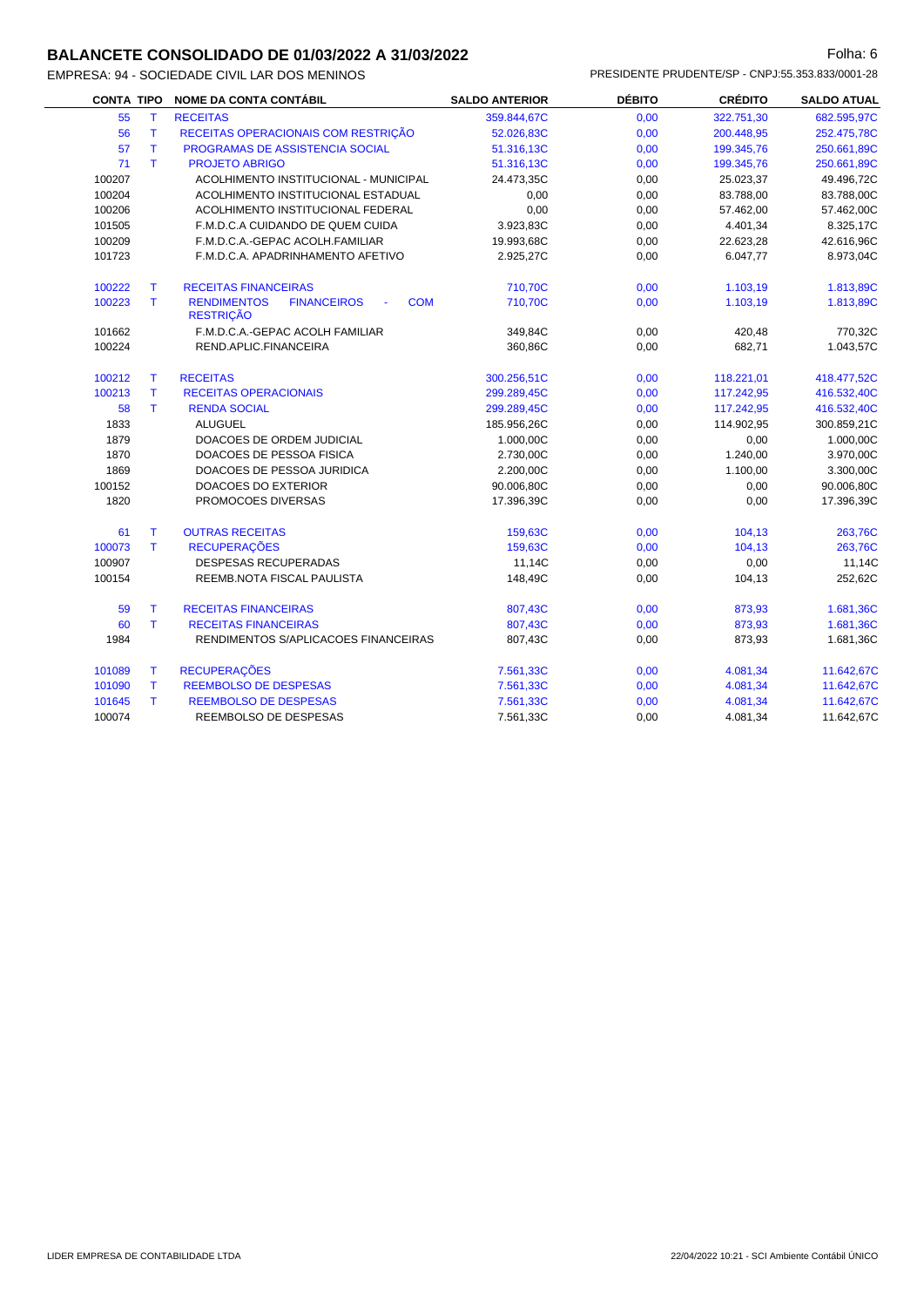#### **BALANCETE CONSOLIDADO DE 01/03/2022 A 31/03/2022 Folha: 7** Folha: 7

| <b>DALANGETE OUNOCHDADO DE 01/03/2022 A 31/03/2022</b> |                       |                                                  |                | <b>VIII.</b>       |
|--------------------------------------------------------|-----------------------|--------------------------------------------------|----------------|--------------------|
| EMPRESA: 94 - SOCIEDADE CIVIL LAR DOS MENINOS          |                       | PRESIDENTE PRUDENTE/SP - CNPJ:55.353.833/0001-28 |                |                    |
| CONTA TIPO NOME DA CONTA CONTABIL                      | <b>SALDO ANTERIOR</b> | <b>DÉBITO</b>                                    | <b>CREDITO</b> | <b>SALDO ATUAL</b> |

| <b>CONTA TIPO</b>                   |              | <b>NOME DA CONTA CONTÁBIL</b>             | <b>SALDO ANTERIOR</b> | <b>DÉBITO</b> | <b>CRÉDITO</b> | <b>SALDO ATUAL</b>                             |
|-------------------------------------|--------------|-------------------------------------------|-----------------------|---------------|----------------|------------------------------------------------|
| 63                                  | T.           | <b>DESPESAS</b>                           | 511.972,42D           | 624.484,65    | 342.945,17     | 793.511,90D                                    |
| 64                                  | $\mathsf{T}$ | <b>DESPESAS OPERACIONAIS</b>              | 107.774,37D           | 245.928,61    | 198.533,57     | 155.169,41D                                    |
| 65                                  | T            | <b>DESPESAS ADMINISTRATIVAS GERAIS</b>    | 107.774,37D           | 245.928,61    | 198.533,57     | 155.169,41D                                    |
| 66                                  | T.           | <b>DESPESAS COM PESSOAL</b>               | 32.611,23D            | 212.017,18    | 198.533,57     | 46.094,84D                                     |
| 1053                                |              | 13º SALARIO                               | 1.198,32D             | 13.091,09     | 12.531,93      | 1.757,48D                                      |
| 100089                              |              | ADICIONAL NOTURNO                         | 0,00                  | 7.131,30      | 7.131,30       | 0,00                                           |
| 100155                              |              | ADICIONAL TEMPO DE SERVICO                | 653,58D               | 2.145,32      | 0,00           | 2.798,90D                                      |
| 2401                                |              | ASSISTÊNCIA MEDICA                        | 8.944,18D             | 4.262,47      | 0,00           | 13.206,65D                                     |
| 2403                                |              | ASSISTENCIA ODONTOLOGICA                  | 3.842,00D             | 1.970,50      | 0,00           | 5.812,50D                                      |
| 100163                              |              | <b>AUXILIO ENFERMIDADE</b>                | 0,00                  | 1.901,09      | 1.901,09       | 0,00                                           |
| 1017                                |              | <b>FERIAS</b>                             | 1.491,10D             | 28.087,33     | 27.341,78      | 2.236,65D                                      |
| 1026                                |              | <b>FGTS</b>                               | 1.673,37D             | 14.330,19     | 14.330,19      | 1.673,37D                                      |
| 100196                              |              | <b>SALARIO FAMILIA</b>                    | 0,00                  | 338,82        | 338,82         | 0,00                                           |
| 100371                              |              | SALARIO MATERNIDADE                       |                       |               |                |                                                |
|                                     |              |                                           | 0,00                  | 2.835,40      | 2.835,40       | 0,00                                           |
| 996                                 |              | SALARIOS E ORDENADOS                      | 12.766,18D            | 135.420,41    | 131.909,80     | 16.276,79D                                     |
| 1546                                |              | VALE ALIMENTAÇÃO                          | 2.042,50D             | 290,00        | 0,00           | 2.332,50D                                      |
| 1545                                |              | <b>VALE TRANSPORTE</b>                    | 0,00                  | 213,26        | 213,26         | 0,00                                           |
|                                     |              |                                           |                       |               |                |                                                |
| 70                                  | T            | <b>DESPESAS GERAIS ADMINISTRATIVAS</b>    | 29.050,32D            | 13.696,75     | 0,00           | 42.747,07D                                     |
| 1349                                |              | CONSUMO DE AGUA                           | 770,31D               | 280,68        | 0,00           | 1.050,99D                                      |
| 1367                                |              | CONSUMO DE ENERGIA ELETRICA               | 1.122,85D             | 46,23         | 0,00           | 1.169,08D                                      |
| 1438                                |              | CONTRIBUICOES E DOACOES                   | 200,00D               | 100,00        | 0,00           | 300,00D                                        |
| 2378                                |              | <b>DESPESAS C/FOTOCOPIAS</b>              | 0,00                  | 0,40          | 0,00           | 0,40D                                          |
| 2381                                |              | DESPESAS C/FUNERAL                        | 300,00D               | 0,00          | 0,00           | 300,00D                                        |
| 100098                              |              | DESPESAS C/INFORMATICA                    | 4.282,82D             | 1.012,91      | 0,00           | 5.295,73D                                      |
| 1554                                |              | <b>DESPESAS C/INTERNET</b>                | 157,38D               | 78,69         | 0,00           | 236,07D                                        |
| 1358                                |              | DESPESAS C/TELEFONE                       | 1.114,61D             | 518,51        | 0,00           | 1.633,12D                                      |
| 1400                                |              | <b>IMPRESSOS E MAT P/ESCRITORIO</b>       | 0,00                  | 39,35         | 0,00           | 39,35D                                         |
| 1465                                |              | MANUTENCAO E REPAROS                      | 1.533,00D             | 86,40         | 0,00           | 1.619,40D                                      |
| 1376                                |              | MATERIAL DE LIMPEZA                       | 0,00                  | 240,00        | 0,00           | 240,00D                                        |
| 1536                                |              | SERVICOS PRESTADOS PESSOA JURIDICA        | 19.569,35D            | 11.293,58     | 0,00           | 30.862,93D                                     |
|                                     |              |                                           |                       |               |                |                                                |
| 68                                  | $\top$       | <b>DESPESAS COM BENS IMOBILIZADOS</b>     | 30.781,44D            | 14.984,94     | 0,00           | 45.766,38D                                     |
| 1160                                |              | COMBUSTIVEIS E LUBRIFICANTES              | 536,99D               | 865,35        | 0,00           | 1.402,34D                                      |
|                                     |              |                                           |                       |               |                |                                                |
| 1151                                |              | DEPRECIACAO E AMORTIZACAO                 | 26.789,32D            | 12.727,09     | 0,00           | 39.516,41D                                     |
| 1142                                |              | DESPESAS C/SEGUROS                        | 2.293,73D             | 1.072,50      | 0,00           | 3.366,23D                                      |
| 1175                                |              | DESPESAS C/VEICULOS                       | 1.161,40D             | 320,00        | 0,00           | 1.481,40D                                      |
|                                     |              |                                           |                       |               |                |                                                |
| 67                                  | T.           | <b>DESPESAS TRIBUTARIAS</b>               | 13.511,89D            | 4.164,61      | 0,00           | 17.676,50D                                     |
| 1106                                |              | <b>IPTU</b>                               | 13.335,17D            | 3.806,75      | 0,00           | 17.141,92D                                     |
| 1135                                |              | TAXA DE FISCALIZAÇÃO DE ATIVIDADE         | 176,72D               | 357,86        | 0,00           | 534,58D                                        |
|                                     |              |                                           |                       |               |                |                                                |
| 69                                  | T            | <b>DESPESAS FINANCEIRAS</b>               | 1.819,49D             | 1.065,13      | 0,00           | 2.884,62D                                      |
| 1255                                |              | <b>DESPESAS BANCARIAS</b>                 | 1.077,70D             | 563,83        | 0,00           | 1.641,53D                                      |
| 100066                              |              | <b>IOF</b>                                | 167,55D               | 171,67        | 0,00           | 339,22D                                        |
| 101127                              |              | <b>IOF S/APOLICE DE SEGUROS</b>           | 386,65D               | 144,21        | 0,00           | 530,86D                                        |
| 100102                              |              | IRRF S/APLICACOES FINANCEIRAS             | 187,59D               | 185,42        | 0,00           | 373,01D                                        |
|                                     |              |                                           |                       |               |                |                                                |
| 100226                              | т            | <b>CUSTOS E DESPESAS COM PROGRAMAS</b>    | 404.198,05D           | 378.556,04    | 144.411,60     | 638.342,49D                                    |
| 100227                              | т            | PROGRAMAS DE ASSISTENCIA SOCIAL           | 308.310,25D           | 298.105,10    | 141.463,26     | 464.952,09D                                    |
| 100373                              | T            | DESPESAS COM PESSOAL - ASSIST. SOCIAL     | 183.680,33D           | 79.179,97     | 141.463,26     | 121.397,04D                                    |
| 100233                              |              | 13º SALARIO                               | 17.260,03D            | 8.119,86      | 0,00           | 25.379,89D                                     |
| 100295                              |              | AJUDA DE CUSTO TRANSPORTE                 | 680,00D               | 0,00          | 0,00           | 680,00D                                        |
| 101142                              |              | DESPESAS C/SEGUROS FUNCIONARIOS           | 1.649,72D             | 919,16        | 0,00           | 2.568,88D                                      |
| 100394                              |              | <b>EXAMES MEDICOS</b>                     | 56,00D                | 56,00         | 0,00           | 112,00D                                        |
|                                     |              |                                           |                       |               |                | 27.987,85D                                     |
| 100231                              |              | <b>FERIAS E ADICIONAL</b>                 | 18.610,79D            | 9.377,06      | 0,00           |                                                |
| 100229                              |              | ORDENADOS E SALARIOS                      | 129.597,47D           | 51.680,01     | 141.463,26     | 39.814,22D                                     |
| 100234                              |              | <b>SALARIO FAMILIA</b>                    | 338,82D               | 225,88        | 0,00           | 564,70D                                        |
| 100241                              |              | VALE ALIMENTAÇÃO                          | 15.487,50D            | 8.445,00      | 0,00           | 23.932,50D                                     |
| 100235                              |              | <b>VALE TRANSPORTE</b>                    | 0,00                  | 357,00        | 0,00           | 357,00D                                        |
|                                     |              |                                           |                       |               |                |                                                |
| 100243                              | т            | <b>ENCARGOS SOCIAIS - ASSIST. SOCIAL</b>  | 17.221,95D            | 8.243,07      | 0,00           | 25.465,02D                                     |
| 100244                              |              | <b>FGTS</b>                               | 17.221,95D            | 8.243,07      | 0,00           | 25.465,02D                                     |
|                                     |              |                                           |                       |               |                |                                                |
| 100228                              | T            | <b>DESPESAS DIVERSAS - ASSIST. SOCIAL</b> | 26.383,77D            | 11.612,46     | 0,00           | 37.996,23D                                     |
| 100399                              |              | ASSISTENCIA CONTABIL                      | 6.461,90D             | 2.150,00      | 0,00           | 8.611,90D                                      |
| 100938                              |              | ASSOCIACOES DE CLASSE - AS                | 0,00                  | 231,00        | 0,00           | 231,00D                                        |
| 100250                              |              | BENS DE PEQUENO VALOR                     | 916,00D               | 1.528,20      | 0,00           | 2.444,20D                                      |
| 100251                              |              | COMBUSTIVEIS E LUBRIFICANTES              | 3.390,79D             | 2.029,63      | 0,00           | 5.420,42D                                      |
| 100267                              |              | CONSUMO DE AGUA                           | 756,04D               | 0,00          | 0,00           | 756,04D                                        |
| 100268                              |              | CONSUMO DE ENERGIA ELETRICA - AS          | 842,95D               | 0,00          | 0,00           | 842,95D                                        |
| 100269                              |              | DEPRECIACAO - PROJETOS - AS               | 185,36D               | 92,68         | 0,00           | 278,04D                                        |
| 100352                              |              | DESPESAS C/INFORMATICA - AS               | 48,60D                | 48,60         | 0,00           | 97,20D                                         |
| 100258                              |              | DESPESAS C/INTERNET                       | 456,34D               | 221,46        | 0,00           | 677,80D                                        |
| LIDER EMPRESA DE CONTABILIDADE LTDA |              |                                           |                       |               |                | 22/04/2022 10:21 - SCI Ambiente Contábil ÚNICO |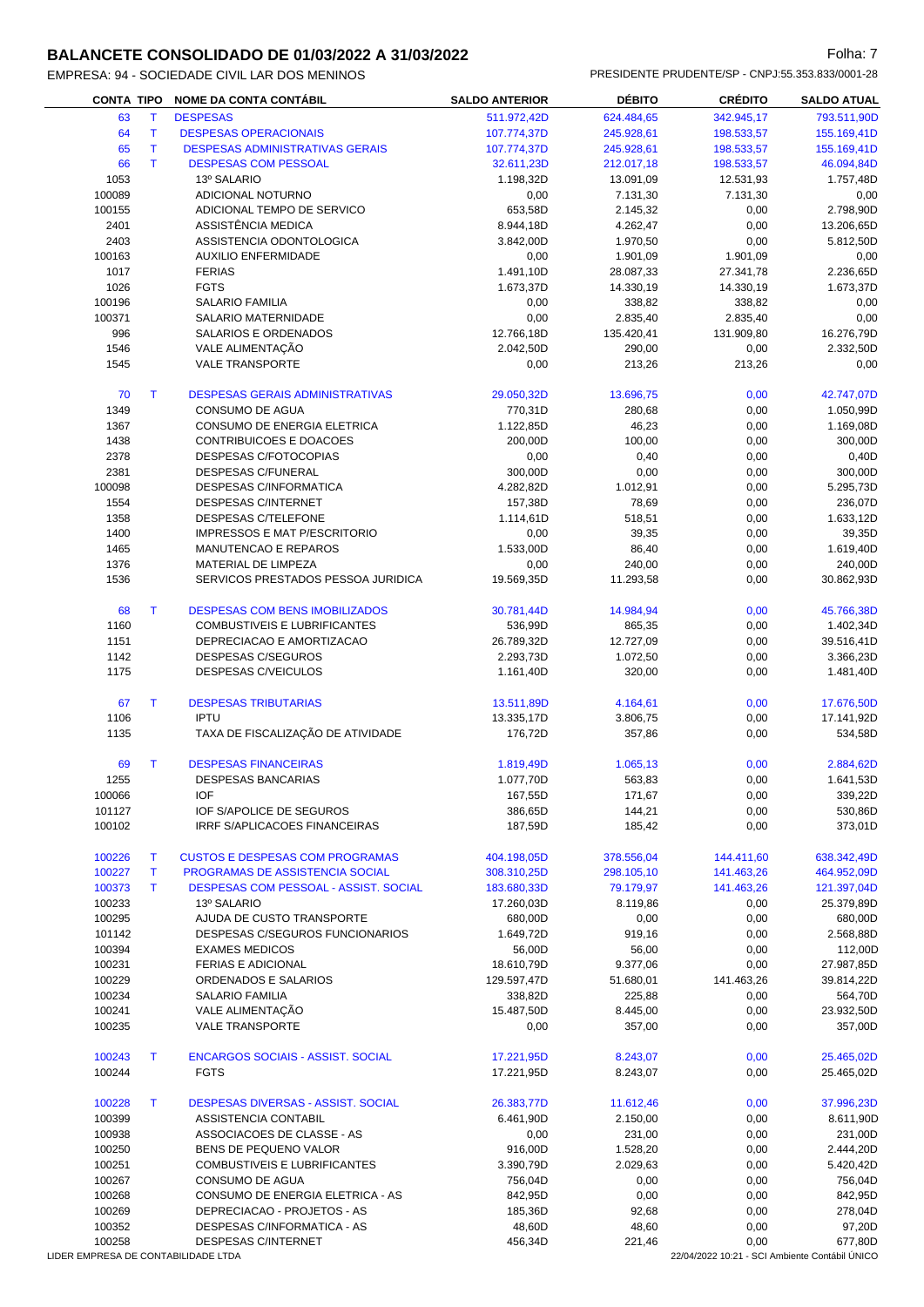# **BALANCETE CONSOLIDADO DE 01/03/2022 A 31/03/2022 Folha: 8** Folha: 8

| <b>DALANCETE CONSOLIDADO DE 01/03/2022 A 31/03/2022</b> | ullia.u                                          |
|---------------------------------------------------------|--------------------------------------------------|
| EMPRESA: 94 - SOCIEDADE CIVIL LAR DOS MENINOS           | PRESIDENTE PRUDENTE/SP - CNPJ:55.353.833/0001-28 |

| <b>CONTA TIPO</b> |              | <b>NOME DA CONTA CONTÁBIL</b>                                              | <b>SALDO ANTERIOR</b> | <b>DÉBITO</b> | <b>CRÉDITO</b> | <b>SALDO ATUAL</b> |
|-------------------|--------------|----------------------------------------------------------------------------|-----------------------|---------------|----------------|--------------------|
| 100264            |              | <b>DESPESAS C/VEICULOS</b>                                                 | 858,00D               | 0,00          | 0,00           | 858,00D            |
| 100270            |              | DESPESAS COM ALUGUEL                                                       | 2.533,33D             | 1.900,00      | 0,00           | 4.433,33D          |
| 100256            |              | <b>GENEROS ALIMENTICIOS</b>                                                | 877,56D               | 0,00          | 0,00           | 877,56D            |
| 101720            |              | <b>IMPOSTOS E TAXAS</b>                                                    | 142,49D               | 0,00          | 0,00           | 142,49D            |
| 100992            |              | <b>IPTU - AS</b>                                                           | 591,83D               | 448,73        | 0,00           | 1.040,56D          |
| 100252            |              | MANUTENÇÃO E REPAROS                                                       | 3.185,95D             | 2.485,80      | 0,00           | 5.671,75D          |
| 100253            |              | MATERIAL DE LIMPEZA                                                        | 99,50D                | 0,00          | 0,00           | 99,50D             |
| 100255            |              | <b>MEDICAMENTOS</b>                                                        | 832,13D               | 66,00         | 0,00           | 898,13D            |
| 101548            |              | SEGURO INCÊNDIO                                                            | 0,00                  | 112,36        | 0,00           | 112,36D            |
| 100260            |              | SERVIÇOS TERCEIROS - P.JURIDICA                                            | 1.865,00D             | 298,00        | 0,00           | 2.163,00D          |
| 100257            |              | <b>VESTUARIOS</b>                                                          | 2.340,00D             | 0,00          | 0,00           | 2.340,00D          |
|                   |              |                                                                            |                       |               |                |                    |
| 101473            | Т            | <b>ACOLHIMENTO INSTITUCIONAL ESTADUAL</b>                                  | 0,00                  | 83.788,00     | 0,00           | 83.788,00D         |
| 101522            | T.           | DESPESAS ACOLHIMENTO INSTIT. ESTADUAL                                      | 0,00                  | 83.788,00     | 0,00           | 83.788,00D         |
| 101474            |              | ORDENADOS E SALÁRIOS                                                       | 0,00                  | 83.788,00     | 0,00           | 83.788,00D         |
| 101469            | Т            | <b>ACOLHIMENTO INSTITUCIONAL FEDERAL</b>                                   | 3.621,22D             | 57.462,00     | 0,00           | 61.083,22D         |
| 101523            | T            | <b>DESPESAS ACOLHIMENTO INSTIT.FEDERAL</b>                                 | 3.621,22D             | 57.462,00     | 0,00           | 61.083,22D         |
| 101472            |              | <b>ALUGUEL</b>                                                             | 3.621,22D             | 0,00          | 0,00           | 3.621,22D          |
| 101470            |              | ORDENADOS E SALÁRIOS                                                       | 0,00                  | 57.462,00     | 0,00           | 57.462,00D         |
|                   |              |                                                                            |                       |               |                |                    |
| 101451            | Т            | F.M.D.C.A.-GEPAC ACOLH.INST.FAMILIAR                                       | 17.923,38D            | 22.347,12     | 0,00           | 40.270,50D         |
| 101519            | $\mathsf{T}$ | <b>DESPESAS</b><br>F.M.D.C.A.-GEPAC<br><b>ACOLH.FAMILIAR</b>               | 17.923.38D            | 22.347.12     | 0,00           | 40.270,50D         |
| 101458            |              | ÁGUA/LUZ/TELEFONE                                                          | 476,78D               | 2.339,18      | 0,00           | 2.815,96D          |
| 101457            |              | <b>COMBUSTIVEL</b>                                                         | 2.106,55D             | 2.642,70      | 0,00           | 4.749,25D          |
| 101456            |              | <b>GËNEROS ALIMENTICIOS</b>                                                | 1.682,70D             | 1.344,43      | 0,00           | 3.027,13D          |
| 101455            |              | MATERIAL DE CONSUMO                                                        | 3.268,40D             | 788,40        | 0,00           | 4.056,80D          |
| 101459            |              | <b>MEDICAMENTOS</b>                                                        | 405,50D               | 538,58        | 0,00           | 944,08D            |
| 101452            |              | ORDENADOS E SALÁRIOS                                                       | 9.983,45D             | 14.693,83     | 0,00           | 24.677,28D         |
|                   |              |                                                                            |                       |               |                |                    |
| 101494            | т            | F.M.D.C.A.- ACOLHIM.INST FAMILIAR MUNICIPAL                                | 3.422,96D             | 0,00          | 0,00           | 3.422,96D          |
| 101520            | $\mathsf{T}$ | <b>F.M.D.C.A.-</b><br><b>ACOLHIM.INST</b><br><b>FAMILIAR</b>               | 3.422,96D             | 0,00          | 0,00           | 3.422,96D          |
|                   |              | <b>MUNICIPAL</b>                                                           |                       |               |                |                    |
| 101495            |              | ORDENADOS E SALÁRIOS                                                       | 3.422,96D             | 0,00          | 0,00           | 3.422,96D          |
| 101506            | Τ            | F.M.D.C.A CUIDANDO DE QUEM CUIDA                                           | 3.923,83D             | 4.401,34      | 0,00           | 8.325,17D          |
| 101525            | T.           | <b>DESPESAS F.M.D.C.A</b>                                                  | 3.923,83D             | 4.401,34      | 0,00           | 8.325,17D          |
|                   |              | <b>ENCARGOS S/FOPA</b>                                                     |                       |               |                |                    |
| 101527            |              |                                                                            | 2.925,27D             | 652,11        | 0,00           | 3.577,38D          |
| 101529            |              | <b>GENEROS ALIMENTICIOS</b>                                                | 844,16D               | 250,05        | 0,00           | 1.094,21D          |
| 101528            |              | MATERIAL DE CONSUMO                                                        | 154,40D               | 0,00          | 0,00           | 154,40D            |
| 101526            |              | ORDENADOS E SALÁRIOS                                                       | 0,00                  | 3.499,18      | 0,00           | 3.499,18D          |
| 101446            | Т            | ACOLHIMENTO INSTITUCIONAL MUNICIPAL                                        | 49.207,54D            | 25.023,37     | 0,00           | 74.230,91D         |
| 101517            | Т            | <b>DESPESAS ACOLH.INSTIT.MUNICIPAL</b>                                     | 49.207,54D            | 25.023,37     | 0,00           | 74.230,91D         |
| 101448            |              | ORDENADOS E SALARIOS                                                       | 49.207,54D            | 25.023,37     | 0,00           | 74.230,91D         |
| 101531            | Т            | <b>GEPAC - APADRINHAMENTO AFETIVO</b>                                      | 2.925,27D             | 6.047,77      | 0,00           | 8.973,04D          |
| 101718            | T            | <b>APADRINHAMENTO AFETIVO</b>                                              | 2.925,27D             | 6.047,77      | 0,00           | 8.973,04D          |
| 101724            |              | SALARIOS E ENCARGOS                                                        | 2.925,27D             | 6.047,77      | 0,00           | 8.973,04D          |
|                   |              |                                                                            |                       |               |                |                    |
| 100272            | Т            | PROGRAMAS DE EDUCAÇÃO                                                      | 90.203,97D            | 79.521,45     | 2.948,34       | 166.777,08D        |
| 101195            | T            | DESPESAS COM RECANTO DO AMANHECER                                          | 90.203,97D            | 79.521,45     | 2.948,34       | 166.777,08D        |
| 101508            | T            | <b>DESPESAS COM PESSOAL</b>                                                | 76.876,28D            | 68.715,26     | 2.948,34       | 142.643,20D        |
| 101201            |              | 13º SALÁRIO                                                                | 7.306,81D             | 4.109,44      | 0,00           | 11.416,25D         |
| 101204            |              | ADICIONAL TEMPO DE SERVIÇO                                                 | 632,76D               | 0,00          | 0,00           | 632,76D            |
| 101199            |              | <b>FERIAS</b>                                                              | 9.941,38D             | 6.276,65      | 0,00           | 16.218,03D         |
| 101197            |              | ORDENADOS E SALARIOS                                                       | 44.781,17D            | 50.769,77     | 2.948,34       | 92.602,60D         |
| 101202            |              | SALÁRIO FAMÍLIA                                                            | 163,76D               | 112,94        | 0,00           | 276,70D            |
| 101206            |              | SALÁRIO MATERNIDADE                                                        | 2.835,40D             | 2.835,40      | 0,00           | 5.670,80D          |
| 101208            |              | VALE ALIMENTAÇÃO                                                           | 10.730,00D            | 3.770,00      | 0,00           | 14.500,00D         |
| 101203            |              | <b>VALE TRANSPORTE</b>                                                     | 485,00D               | 841,06        | 0,00           | 1.326,06D          |
| 101196            | Т            | <b>ENCARGOS</b><br><b>SOCIAIS</b><br><b>RECANTO</b><br><b>DO</b><br>$\sim$ | 5.560,06D             | 5.008,44      | 0,00           | 10.568,50D         |
| 101210            |              | <b>AMANHECER</b><br>F.G.T.S                                                | 5.560,06D             | 5.008,44      | 0,00           | 10.568,50D         |
|                   |              |                                                                            |                       |               |                |                    |
| 101213            | Т            | DESPESAS DIVERSAS<br><b>RECANTO</b><br>DO<br>$\sim$<br><b>AMANHECER</b>    | 7.767,63D             | 5.482,95      | 0,00           | 13.250,58D         |
| 101302            |              | ASSISTENCIA CONTABIL                                                       | 2.250,00D             | 750,00        | 0,00           | 3.000,00D          |
| 101225            |              | BENS DE PEQUENO VALOR                                                      | 0,00                  | 649,00        | 0,00           | 649,00D            |
| 101219            |              | COMBUSTIVEIS E LUBRIFICANTES                                               | 120,00D               | 120,00        | 0,00           | 240,00D            |
| 101226            |              | CONSERVAÇÃO E REPAROS                                                      | 145,00D               | 371,49        | 0,00           | 516,49D            |
| 101220            |              | CONSUMO DE ENERGIA ELETRICA                                                | 2.644,30D             | 1.835,75      | 0,00           | 4.480,05D          |
|                   |              |                                                                            |                       |               |                |                    |

LIDER EMPRESA DE CONTABILIDADE LTDA 22/04/2022 10:21 - SCI Ambiente Contábil ÚNICO